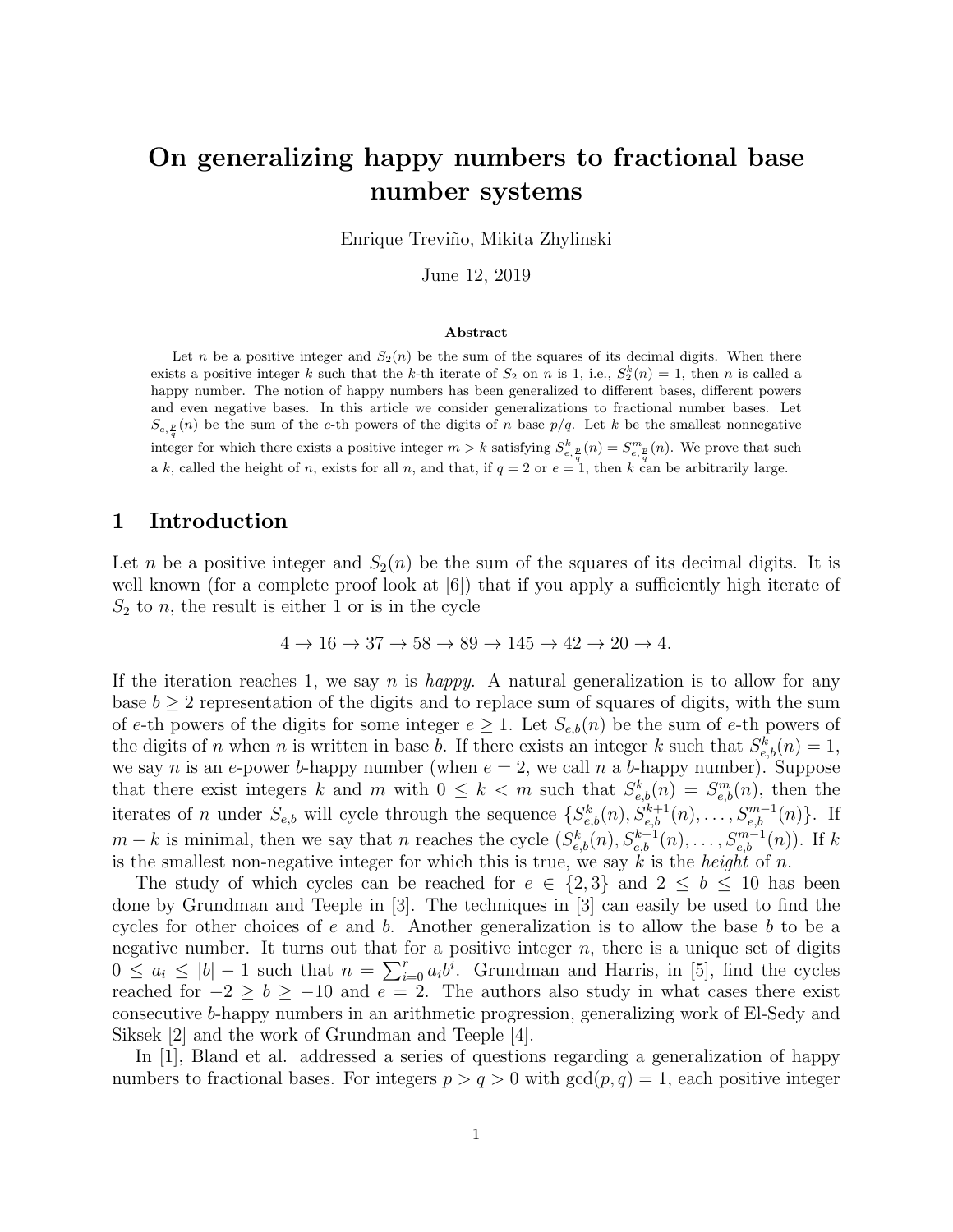n has a unique representation in base  $p/q$ . Namely, there exists an integer  $r \geq 0$  such that for every integer  $i \in \{0, 1, \ldots, r\}$  there exists an integer  $a_i \in \{0, 1, \ldots, p-1\}$  with  $a_r \neq 0$ and

$$
n = \sum_{i=0}^{r} a_i \left(\frac{p}{q}\right)^i.
$$

For our notation, we will say  $n = \overline{a_r a_{r-1} \cdots a_1 a_0}_{\frac{p}{q}}$ . Let  $S_{e, \frac{p}{q}}(n)$  be the sum of the e-th powers of the digits of n when written in fractional base  $p/q$ , i.e.,

$$
S_{e,\frac{p}{q}}(n) = \sum_{i=0}^{r} a_i^e.
$$

In [1], the authors studied the case when  $e = 2$  and proved that there are no happy numbers greater than 1 for any fractional base. They mainly study the fractional base  $3/2$ , finding the possible cycles that  $S_{2,\frac{3}{2}}$  can reach. They end the paper with several questions. The three we will focus on in this paper are the following:

- 1. Can we find the cycles reached by  $S_{e,b}$  for different e-th powers when  $p/q = 3/2$ ?
- 2. Can we find the cycles reached by  $S_{e,b}$  for different  $p/q$  when we restrict to  $e = 2$ ?
- 3. Are there positive integers n of arbitrarily large height?

In the case of positive integer bases, that there are numbers with arbitrary height is relatively simple to prove because you can find an n such that  $S_{e,b}(n) = k$  for any positive integer k by having *n* be a number with *k* 1's in its base *b* expansion. For example, let  $a_1 = 10$ , then  $a_1$  has height 1 since  $S_2(10) = 1$ . Let

$$
a_2=\underbrace{11\cdots 1}_{10}.
$$

Since  $S_2(a_2) = 10$ ,  $a_2$  has height 2. Let

$$
a_n=\underbrace{11\cdots 1}_{a_{n-1}}.
$$

Then  $a_n$  has height n. This simple process creates a sequence of numbers with larger and larger heights by attaching the appropriate number of 1's to a number. The problem with fractional bases is that not every choice of digits leads to an integer. For example  $\overline{11}_{\frac{3}{2}}$  is not an integer, since  $1 + \frac{3}{2} \notin \mathbb{Z}$ .

We answer the three questions with two theorems. The first theorem answers two of the questions.

**Theorem 1.** Let  $p > q$  be positive integers with  $gcd(p, q) = 1$ , and let e be a positive integer. Then, for every positive integer n, the repeated iterations of the function  $S_{e, \frac{p}{q}}$  on n will eventually reach a cycle. In particular, the possible cycles reached for  $1 \le e \le 12$ ,  $p/q = 3/2$ can be found in Table 2, answering the first question. Also, the possible cycles reached for  $e \in \{2,3,4\}$  and  $p/q \in \{5/2,5/3,5/4,7/2\}$  are in Table 3, answering the second question.

The second theorem answers the third question for a special class of fractional bases that includes 3/2, and for all fractional bases when  $e = 1$ .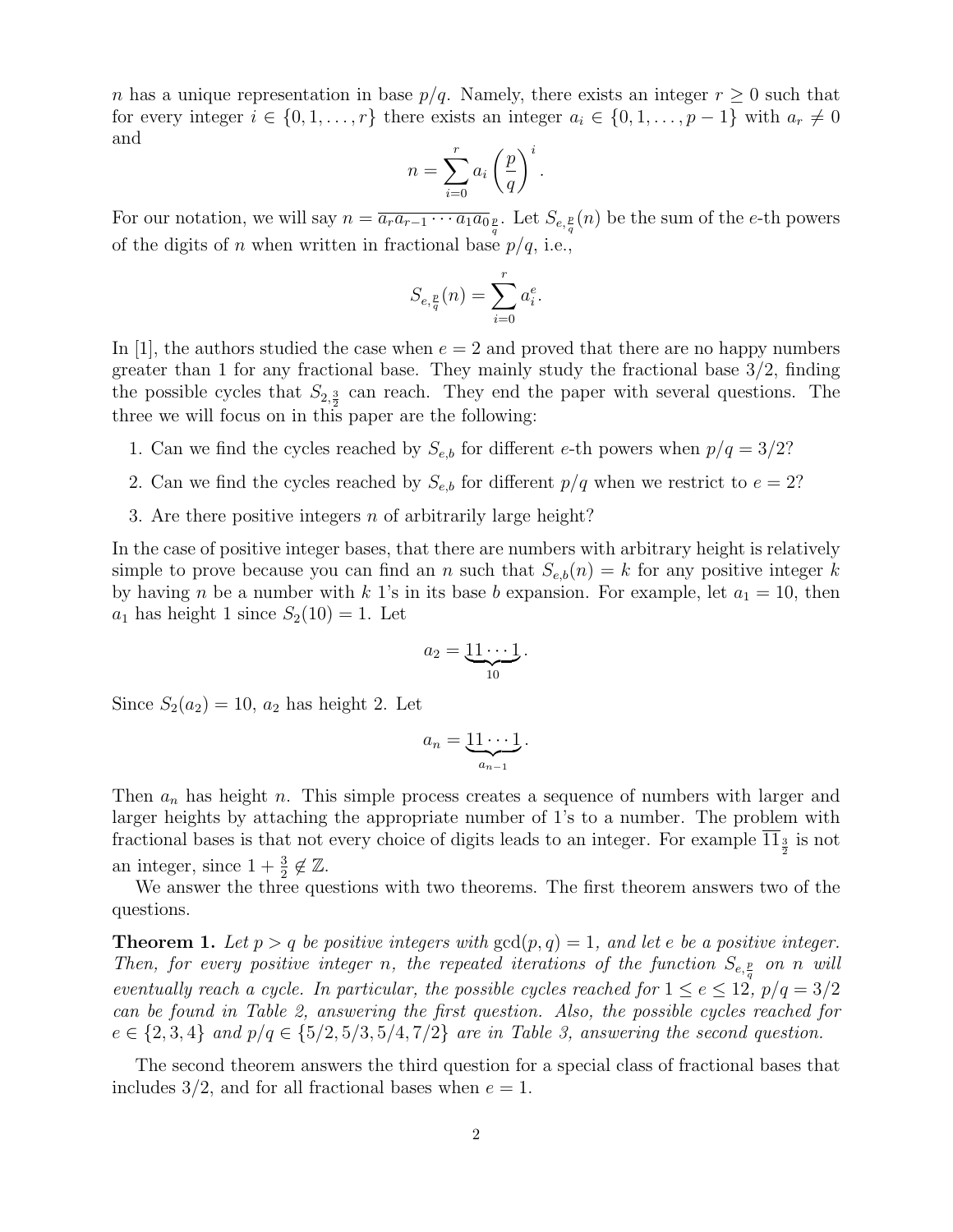**Theorem 2.** Let  $p > q$  be positive integers with  $gcd(p, q) = 1$ , and let e and H be positive integers. If  $q = 2$  or  $e = 1$ , then there exists an integer n such that the height of n is H.

In Section 2, we will present useful background on fractional base number systems. In Section 3, we prove Theorem 1. Finally, in Section 4, we prove Theorem 2.

#### 2 Fractional base number systems

As mentioned in the introduction, for any  $p/q$  with  $gcd(p,q) = 1$  and  $p > q$ , for every positive integer n, there exist fractional digits  $a_0, a_1, \ldots, a_r$  satisfying  $0 \le a_i < p$  for  $i \in$  $\{0, 1, \ldots, r - 1\}$  and  $0 < a_r < p$  such that

$$
n = \sum_{i=0}^{r} a_i \left(\frac{p}{q}\right)^i.
$$

We will use the following notation to denote that  $a_i$  are the fractional digits of n base  $p/q$ .

$$
n = \overline{a_r a_{r-1} a_{r-2} \dots a_2 a_1 a_0}_{\frac{p}{q}}.
$$

For example base 3/2 uses numbers 0, 1, 2 as digits. Table 1 is a table of numbers in base  $3/2$ :

| $\it n$ | <i>n</i> in base $3/2$        | $\it n$ | <i>n</i> in base $3/2$         |
|---------|-------------------------------|---------|--------------------------------|
|         | $\frac{3}{2}$                 | 6       | $\overline{210}_3$             |
|         | $\frac{3}{2}$                 |         | $\overline{211}_3$             |
| 2       |                               |         | $\overline{212}_3$             |
| 3       | $\overline{20}_{\frac{3}{2}}$ | 9       | $\overline{2100}_{3}$          |
| 4       | $\overline{21}_{\frac{3}{2}}$ | 10      | $\overline{2101}$ <sub>3</sub> |
| 5       | $22\,$                        | 11      | $\overline{2102}$ <sub>3</sub> |

Table 1: The first 12 non-negative integers in the 3/2 base number system.

It is easy to find n given its expansion in base  $p/q$ , but going the other way around is a little harder. Suppose we have the number  $n$  and we want to find its fractional digits base  $p/q$ . Let  $n = \overline{a_r a_{r-1} \cdots a_1 a_0}_{\frac{p}{q}}$ . Then

$$
n-a_0=\left(\frac{p}{q}\right)\overline{a_ra_{r-1}\cdots a_1}_{\frac{p}{q}}.
$$

The left side is an integer, so the right side is also an integer. Since  $gcd(p, q) = 1$ ,  $q|\overline{a_ra_{r-1}\cdots a_1}_{q}|$ , and so  $p|(n-a_0)$ . Therefore  $n \equiv a_0 \bmod p$ . There is a unique  $a_0$  in  $\{0, 1, 2, \dots, p-1\}$  that is congruent to n modulo p. But we also have

$$
\overline{a_r a_{r-1} \cdots a_1}_{\frac{p}{q}} = \left(\frac{q}{p}\right) (n - a_0).
$$

We repeat the process and we can say that

$$
n \equiv \left(\frac{q}{p}\right)(n-a_0) - a_1 \bmod p.
$$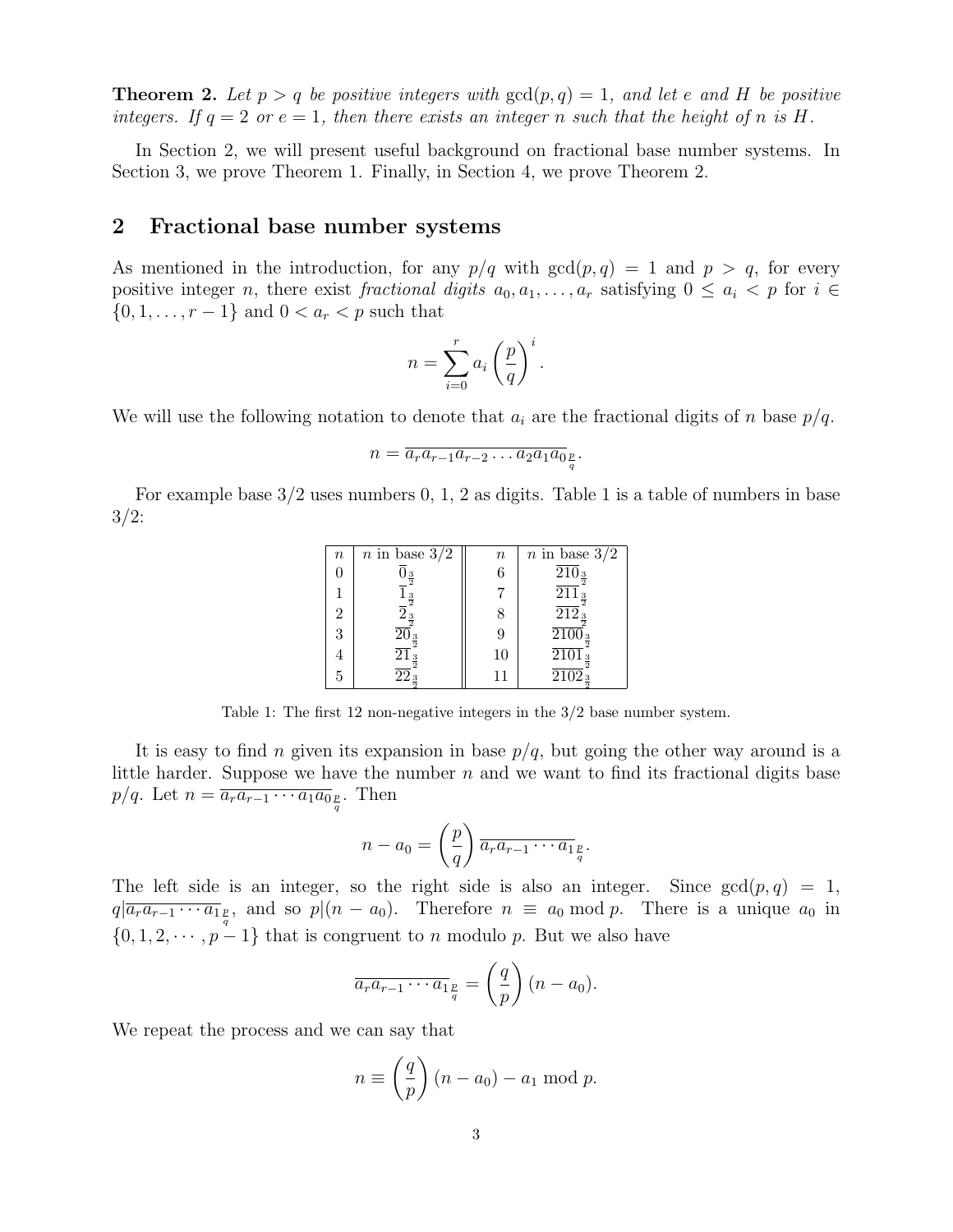Therefore, we can find  $a_1$ . We can repeat this process until we reach 0 and find all of the digits of n.

We can summarize the algorithm to translate numbers into the fractional base  $\frac{p}{q}$  as follows:

1.  $n_0 = n \pmod{p}$ .

$$
2. \, n = (n - n_0) \left(\frac{q}{p}\right).
$$

3. Repeat steps 1 and 2, until  $n$  is zero.

As an example, suppose we want to find the digits of 12 in base  $3/2$ . First we have  $12 \equiv 0 \mod 3$ , so  $a_0 = 0$ . Then we calculate  $(12 - 0)\frac{2}{3} = 8$ . We find  $8 \equiv 2 \mod 3$ , so  $a_1 = 2$ . Then we find  $(8-2)^{\frac{2}{3}} = 4$  and  $4 \equiv 1 \mod 3$ , so  $a_2 = 1$ . Then we find  $(4-1)(2/3) = 2$  and  $2 \equiv 2 \mod 3$ , so  $a_3 = 2$ . Since the next step yields 0, we've found that  $12 = \overline{2120}_{\frac{3}{2}}$ .

# $3$  The cycles formed when iterating  $S_{e,\frac{3}{2}}$

An integer  $n > 1$  cannot be *happy* in a fractional base number system. Indeed suppose that *n* is e-power  $p/q$ -happy, then  $S_e^m$  $\binom{m}{e,\frac{p}{q}}(n) = 1$  for some minimal positive integer m. But then  $k = S_{e}^{m-1}$  $e^{m-1}_{e,q}(n)$  must satisfy that the sum of the e-th powers of its digits is 1. Therefore the fractional base expansion of k is  $\overline{100\cdots0_g}$ . But that means  $k = (p/q)^r$  for some integer r. This number is not an integer unless  $r = 0$ , which would imply  $k = 1$ , but we assumed  $k > 1$ . While happiness is impossible, we can still search which cycles can be reached. For us to be able to prove that the determination of cycles is complete, we need to first prove the following lemma.

**Lemma 1.** Let  $p/q$  satisfy  $p > q$  and  $gcd(p,q) = 1$ , and let e be a positive integer. Then, there exists an  $n^*$  such that  $S_{e,\frac{p}{q}}(n^*) \geq n^*$ , and  $S_{e,\frac{p}{q}}(n) < n$  for all  $n > n^*$ .

The values of  $n^*$  for different values of e and  $p/q = 3/2$  can be found in the last column of Table 2. The values of  $n^*$  for  $e \in \{2,3,4\}$  and  $p/q \in \{5/2,5/3,5/4,7/2\}$  are in Table 3.

*Proof.* Let *n* be a positive integer. Then

$$
n = \overline{a_r a_{r-1} \cdots a_1 a_0}_{\frac{p}{q}} = \sum_{i=0}^r a_i \left(\frac{p}{q}\right)^i \geq a_r \left(\frac{p}{q}\right)^r \geq \left(\frac{p}{q}\right)^r,
$$

so  $r \leq \log_{\frac{p}{q}}(n)$ . But then

$$
S_{e,\frac{p}{q}}(n) = \sum_{i=0}^{r} a_i^e < \sum_{i=0}^{r} p^e = (r+1)p^e \le (\log_{\frac{p}{q}}(n) + 1)p^e.
$$

Since  $p^e$  is a constant, then for a large enough  $n$ ,

$$
n > (\log_{\frac{p}{q}}(n) + 1)p^e > S_{e, \frac{p}{q}}(n). \tag{1}
$$

Indeed, one can confirm with L'Hopital's rule that  $n/(C \log(n)) \to \infty$  as  $n \to \infty$  for any constant  $C > 0$ .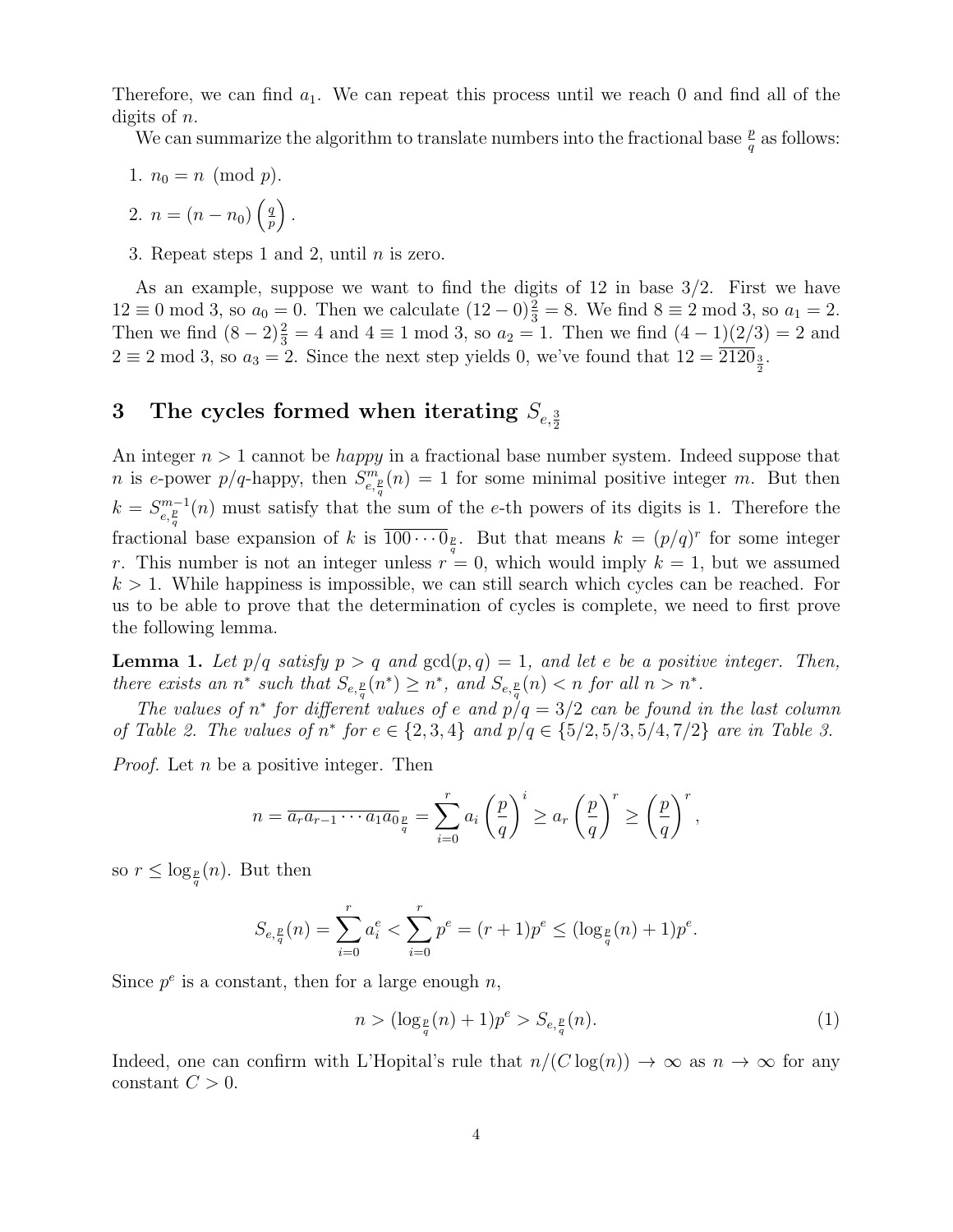| $\epsilon$     | Cycles                                                        | $n^*$          |
|----------------|---------------------------------------------------------------|----------------|
| 1              | (2)                                                           | $\overline{2}$ |
| $\overline{2}$ | (5, 8, 9)<br>(1),                                             | 8              |
| 3              | (9), (10), (17, 18)                                           | 32             |
| 4              | (51), (52)                                                    | 77             |
| 5              | (131), (98, 99)<br>(1),                                       | 185            |
| 6              | $(197, 260, 387, 323, 263, 450), (324, 131, 259)$             | 419            |
| 7              | (771, 516, 643, 518)                                          | 1211           |
| 8              | $(1539, 775, 1284), (1287, 1794, 1796, 2052), (1032), (1033)$ | 2723           |
| 9              | (2566), (2565)                                                | 6557           |
| 10             | (10247)                                                       | 13118          |
| 11             | $(14342, 16388, 14344), (14341), (14340)$                     | 27968          |
| 12             | (28678), (28677)                                              | 62933          |

Table 2: Cycles reached when iterating  $S_{e, \frac{3}{2}}$ , and the value of  $n^*$  for different values of  $e$ .

Therefore, there is a maximum  $n^*$  such that  $n^* < S_{e, \frac{p}{q}}(n^*)$ .

To calculate the precise value of  $n^*$ , we use a computer to find an N for which (1) is satisfied. Then we evaluate  $S_{e,\frac{p}{q}}(n)$  for all  $n \leq N$  and record which one is the largest satisfying that  $n \leq S_{e,\frac{p}{q}}(n)$ .

$$
\Box
$$

*Proof of Theorem 1.* To simplify notation, let  $S(n) = S_{e, \frac{p}{q}}(n)$  for all positive integers n. Let  $n^*$  be as in Lemma 1. Now, for each  $m \leq n^*$ , compute  $m, S(m), S(S(m))$ ,... until it cycles. The process terminates because  $S(n) < n$  for all  $n > n^*$ . Therefore, for  $n > n^*$ , there exists a positive integer k such that  $S^k(n) \leq n^*$ . This implies that the cycle n reaches is one that was already computed. Therefore, we need only find the cycles reached for  $m \leq n^*$ . The outcome of performing these calculations for different values of e and  $p/q = 3/2$  is recorded in Table 2. The outcome of performing these calculations on  $e \in \{2,3,4\}$  with  $p/q \in \{5/2,5/3,5/4,7/2\}$ is recorded in Table 3.

 $\Box$ 

### 4 Arbitrary Heights in fractional base number systems

The key to our proof of Theorem 2 is showing that for each sufficiently large  $k$ , there exists a positive integer *n* such that  $S_{e, \frac{p}{q}}(n) = k$ . The following lemma handles the case when  $q = 2$ .

**Lemma 2.** Let  $e \geq 1$  and  $p > 2$  be an odd positive integer. For every integer  $k \geq 2^e$ , there exists an even integer n, such that  $S_{e,\frac{p}{2}}(n) = k$ .

*Proof.* We will prove the lemma by induction on k. To show that it is true for  $k = 2^e$ , consider the number 2. 2 is  $\overline{2}_{\frac{p}{2}}$ , therefore  $S_{e,\frac{p}{2}}(2) = 2^e$ . Now let  $k \geq 2^e$  and assume that there exists an even m such that  $S_{e, \frac{p}{2}}(m) = k$ . Let  $m = 2^b c$  where  $b \ge 1$  and c is odd. Write m in base  $p/2$  as

$$
m = \overline{a_r a_{r-1} \cdots a_1 a_0}.
$$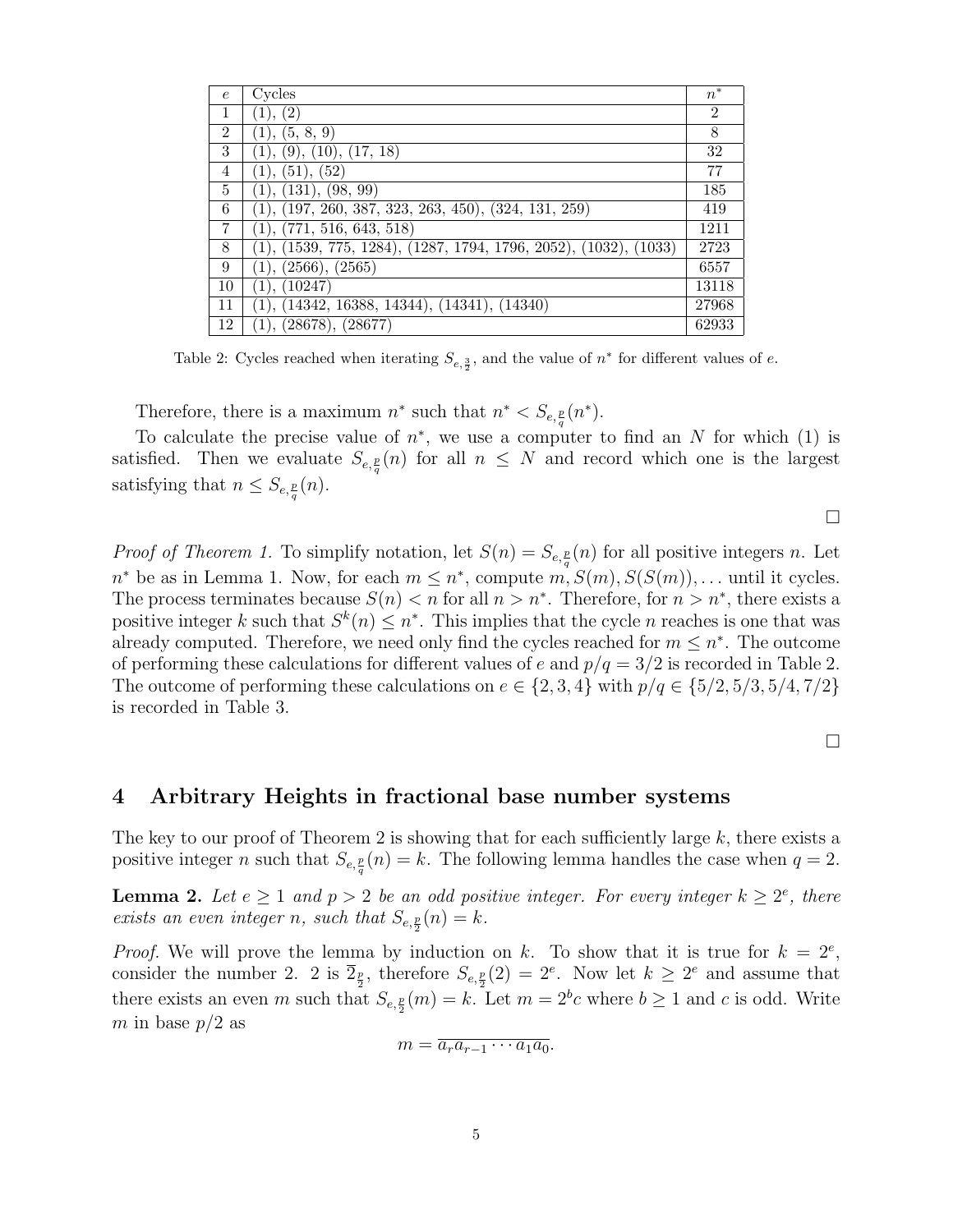|     |                                                                           | $e=3$                                                                                                                                                                                                      | $e=4$                                                                                                                                                                                                                                                                             |
|-----|---------------------------------------------------------------------------|------------------------------------------------------------------------------------------------------------------------------------------------------------------------------------------------------------|-----------------------------------------------------------------------------------------------------------------------------------------------------------------------------------------------------------------------------------------------------------------------------------|
| 5/2 | (16, 6, 5, 4),<br>(32, 24, 29);<br>$n^* = 39$                             | $(65)$ , $(163, 190, 73, 118, 64)$ ,<br>(81), (80), (66), (17);<br>$n^* = 239$                                                                                                                             | $(371, 276, 275, 274), (355, 130, 113),$<br>(195, 353);<br>$n^* = 1039$                                                                                                                                                                                                           |
| 5/3 | (34, 50), (25),<br>(26), (59), (23),<br>(11), (10);<br>$n^* = 59$         | (100, 38, 64, 102, 46), (101, 39),<br>(127, 107, 73, 135), (162), (193),<br>(190, 166, 218), (199, 237);<br>$n^* = 284$                                                                                    | (772, 804, 454, 788, 950, 658, 934,<br>1126, 1028, 1202, 868, 936, 390),<br>(1027, 1137, 1125),<br>(1122, 994), (1299), (101), (100);<br>$n^* = 1324$                                                                                                                             |
| 5/4 | (66, 55), (50),<br>(58, 75, 49, 56, 67),<br>(74, 83), (51);<br>$n^* = 74$ | (311, 251, 247, 231, 371),<br>(361), (417), (374), (360), (314),<br>(424, 418, 436, 272, 328, 364);<br>$n^* = 464$                                                                                         | (1786, 1880, 1403, 1594, 1659, 2011,<br>2075, 1579, 2057, 1947, 1688, 1229,<br>1641, 1676, 1946, 1673, 1851, 1592,<br>1419, 1974, 2058, 2012, 2090);<br>$n^* = 2639$                                                                                                              |
| 7/2 | (25, 52), (97);<br>$n^* = 97$                                             | (341, 591, 376, 143, 187, 216,<br>352, 25, 280, 244, 469, 63,<br>128, 44, 141, 161, 197, 73, 307,<br>467, 377, 234, 182, 91),<br>(35), (288, 343, 9, 16, 72),<br>(36), (189), (190), (468);<br>$n^* = 615$ | $(914, 2065, 1953, 1538, 2819, 2690, 2210,$<br>1507, 1491, 2610, 1856, 1348, 1666, 259,<br>1808, 2659, 3136, 1824),<br>(1634, 1731, 994), (371, 34, 1313),<br>$(130, 354, 289, 1938, 3265, 2930, 1474, 1570),$<br>$(451, 195, 2177, 1554, 179, 513, 2034, 2530);$<br>$n^* = 5417$ |

| Table 3: Cycles reached when iterating $S_{e,\frac{p}{q}}$ , and the value of $n^*$ for different values of e and $p/q$ . |  |
|---------------------------------------------------------------------------------------------------------------------------|--|
|---------------------------------------------------------------------------------------------------------------------------|--|

Then

$$
\left(\frac{p}{2}\right)^b m + 1 = \overline{a_r a_{r-1} \cdots a_1 a_0 \underbrace{0 \cdots 0}_{b-1}},
$$

where there are  $b-1$  zero digits. Since  $m=2^b c$ ,  $(p/2)^b m+1$  is even. Furthermore, since it has the same digits as before with  $b - 1$  zeroes added and one 1 added, the sum of the e-th powers of the digits is  $k + 1$ .

The following lemma handles the  $e = 1$  case.

**Lemma 3.** Let  $p/q > 1$  be written in lowest terms. For every integer  $k \geq q$ , there exists n, such that  $S_{1,\frac{p}{q}}(n) = k$ .

*Proof.* We prove by induction on t that for each  $k \in \{q, q+1, \ldots, qt\}$ , there exists an  $m_k$  such that  $S_{1,\frac{p}{q}}(m_k) = k$ . The fact that  $S_{1,\frac{p}{q}}(q) = q$  proves the case of  $t = 1$ . Now, fix  $t \ge 1$  and assume that for each  $k \in \{q, q+1, \ldots, qt\}$ , there exists an  $m_k$  such that  $S_{1, \frac{p}{q}}(m_k) = k$ . Write  $m_{qt}$  as  $m_{qt} = q^{\alpha}b$  for some  $\alpha \geq 1$  and b relatively prime to q. Suppose  $m_{qt} = \overline{a_r a_{r-1} \cdots a_0}_{\frac{p}{q}}$ .

 $\Box$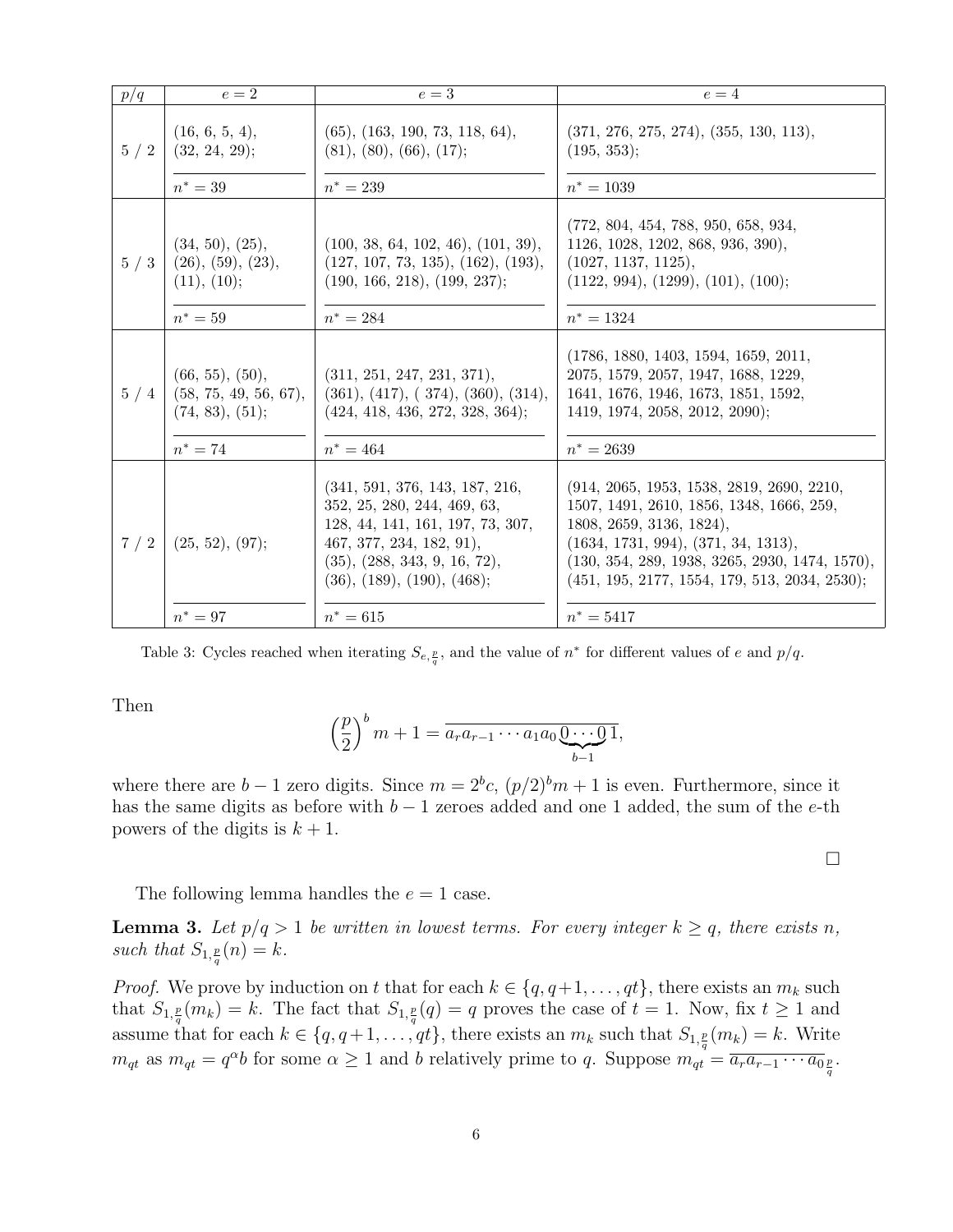Then

$$
\ell = \left(\frac{p}{q}\right)^{\alpha} m_{qt} = \overline{a_r \cdots a_0 \underbrace{0 \cdots 0}_{\alpha}}.
$$

We know  $\ell \not\equiv 0 \mod q$ . Let w be the smallest positive integer such that  $\ell + w \equiv 0 \mod q$ . Then  $1 \leq w \leq q-1 < p-1$ . But then

$$
\ell + w = \overline{a_r \cdots a_0 \underbrace{0 \cdots 0}_{\alpha-1} w},
$$

because  $w < p - 1$ . This implies that the digital sum base  $p/q$  of the numbers  $\ell + 1, \ell +$  $2, \ldots, \ell + w$  are  $qt + 1, qt + 2, \ldots, qt + w$ , respectively. Now  $\ell + w$  is a multiple of q with  $S_{1,\frac{p}{q}}(\ell+w) = qt+w \geq qt+1$ , and we have that for all  $q \leq k \leq qt+w$ , there exists  $m_k$  such that  $S_{1,\frac{p}{q}}(m_k) = k$ . Since  $q(\ell+w)$  and  $\ell+w \ge qt+1$ , then  $\ell+w \ge q(t+1)$ . Therefore, we've proved that for every  $q \leq k \leq q(t+1)$ , there is an  $m_k$  such that  $S_{1,\frac{p}{q}}(m_k) = k$ .

 $\Box$ 

Using these two Lemmas, we can now present the proof of Theorem 2.

*Proof of Theorem 2.* We will prove it by induction. Let  $n^*$  be as defined in Lemma 1. Since the cycles that are reached by iterations of  $S_{e, \frac{p}{q}}$  are finite and there are finitely many of them, there is a largest integer K with height 0. Let n be an integer greater than  $M =$  $\max\{n^*, 2^e, q, K\}$ . Since  $n > K$ , n has some height  $h > 0$ . Then,  $S_{e, \frac{p}{q}}(n)$  has height  $h - 1$ ,  $S^2_{\epsilon}$  $e, \frac{p}{q}(n)$  has height  $h-2, \ldots, S_{e, \frac{p}{q}}^{h-1}$  $e_{e,q}^{h-1}(n)$  has height 1. Therefore, for every positive integer  $i \leq h$ , there exists an integer n of height i.

Let  $H \geq h$ . Suppose that there is an integer  $n > K$  with height H. Since  $n > 2^e$ , by Lemma 2, if  $q = 2$ , then there exists t such that  $S_{e, \frac{p}{2}}(t) = n$ . Since  $n > q$ , by Lemma 3, if  $e = 1$ , then there exists t such that  $S_{1,\frac{p}{q}}(t) = n$ . Therefore, in either case  $(q = 2 \text{ or }$  $e = 1$ , there exists an integer t such that  $\hat{S}_{e, \frac{p}{q}}(t) = n$ . But  $t > n^*$ , which implies that  $n = S_{e, \frac{p}{q}}(t) < t$ . Therefore  $t > n > K$  and t has height  $H + 1$ .

 $\Box$ 

## Acknowledgements

We would like to thank the anonymous referee for making several suggestions which improved the clarity of the paper. We would also like to thank Lake Forest College for funding both authors.

# References

- [1] Andre Bland, Zoe Cramer, Philip de Castro, Desiree Domini, Tom Edgar, Devon Johnson, Steven Klee, Joseph Koblitz, and Ranjani Sundaresan, Happiness is integral but not rational, Math Horiz. 25 (2017), no. 1, 8–11. MR 3714336
- [2] Esam El-Sedy and Samir Siksek, On happy numbers, Rocky Mountain J. Math.  $30$  (2000), no. 2, 565–570. MR 1786998